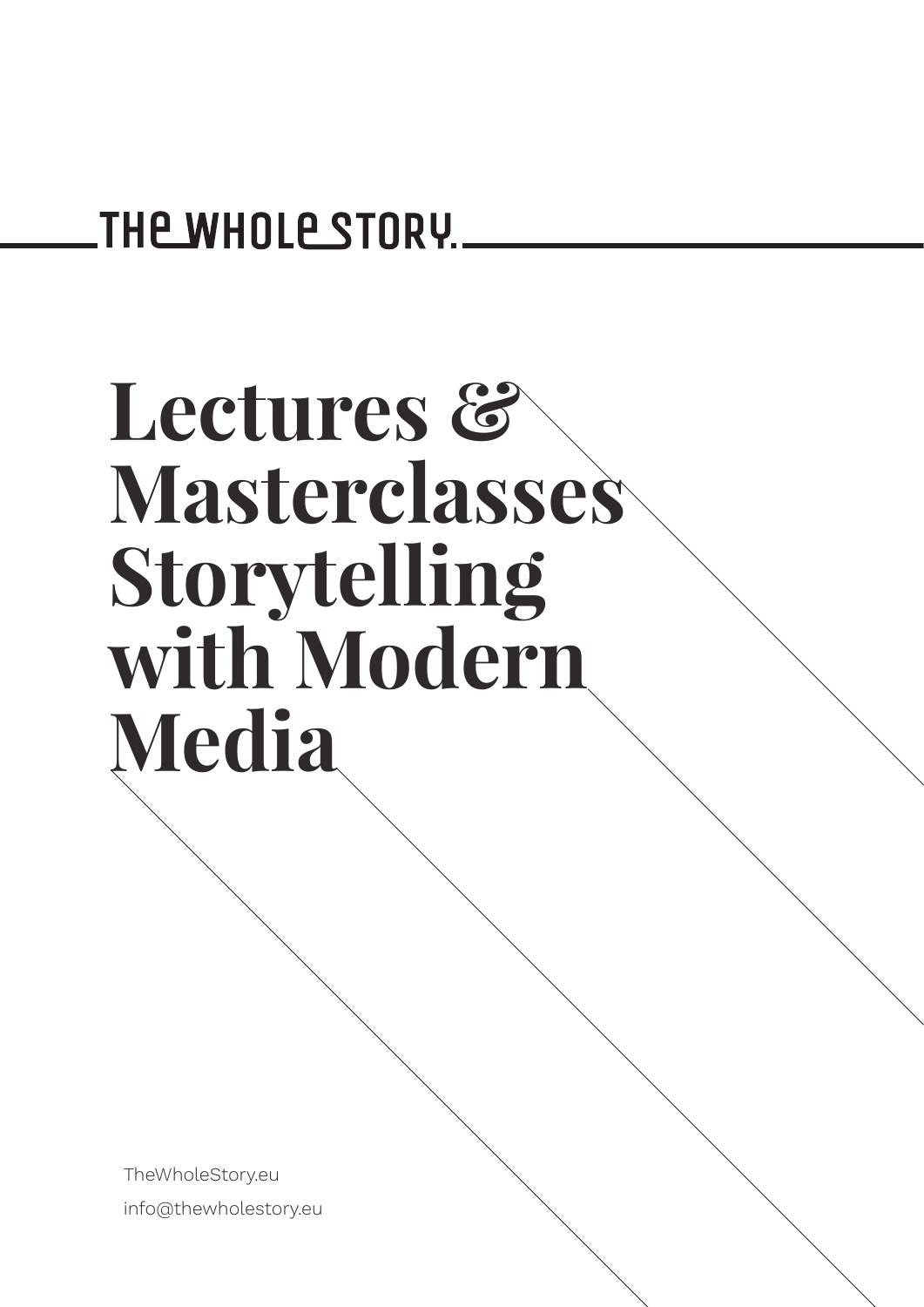#### **THE WHOLE STORY.**

## **On Storytelling**

What is a story? Why do we share them? And love them so much? How do you build and spread a story these days? And what makes your narrative unique?

Storytelling is a big trend right now. But to do it right, and create a truly amazing story, you need both modern day media knowledge as well as some good old-fashioned magic. That's why our team shares with you the whole story on storytelling. We show your organization the laws of telling great tales from literature, music, film, branding, television, graphic novels, visual art, business, documentaries and science. Step by step we walk you through storytelling history and its most important lessons up to today, all the while creating your story live on the spot, together with you and your co-workers.

## **Storytelling Live Lecture (One Hour)**

In storytelling, the journey is always more important than the goal. That's why in the lecture, we walk you through the three big lessons of building a story in the most inspiring way possible: embracing change, creating a paradox and showing the journey. The best examples in the arts, but also successful stories in business will come your way. We go through the pivotal moments and lessons of storytelling, and with each step we ask your group what this would mean for their own story. This way we create your story live in front of your eyes, through a combination of your input and the laws of great narratives. At the end of the lecture, you have a new and updated storyline that is ready to use. And as a cherry on top, we give you the guidelines on how to become a great storyteller yourself. You're ready to go with your new story!

## **Storytelling Masterclass (Full Day)**

In the Masterclass the participants begin with writing down their own synopsis for themselves, which can be used to compare privately at the end of the day. Then we go into the 'Why of Storytelling'. This part shows narrative building throughout history all the way up to present day and is used to create the first building blocks of your story with the group. The second part of the Masterclass is the core, where our team of award-winning storytellers in television, branded content, writing and music help the group by combining their story elements with modern channels and media. In the last part we focus on how to become a better storyteller, which we often finish with a comedy or music sketch or an inspiring anecdote. At the end of the day you'll have a new storyline plus a media strategy, and you'll have become a stronger storyteller yourself.